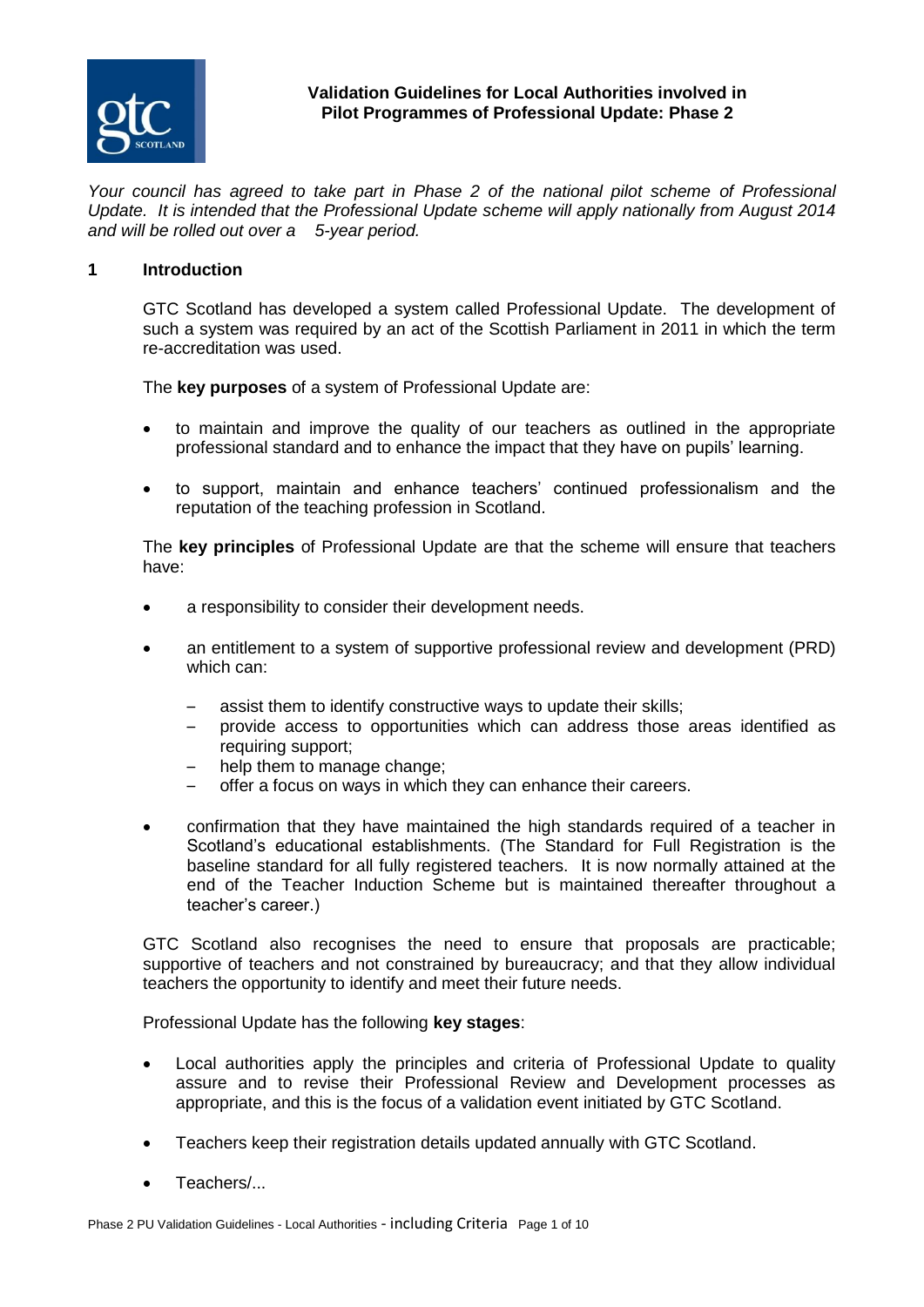- Teachers engage in ongoing professional review processes, self evaluate using appropriate GTC Scotland Professional Standards, undertake professional learning, keep a record of their professional learning and a portfolio of evidence, and discuss the impact of their professional learning with their line manager.
- Every 5 years, teachers declare their ongoing engagement in this process to GTC Scotland, and their line manager is asked to confirm this. This is recorded as part of teachers' registration details for a period of 5 years on the GTC Scotland Register of **Teachers**

#### **2 Validation Events**

#### **2.1 The Purpose of the Validation**

GTC Scotland seeks to ensure that the key purposes, principles and features of the Professional Update process are applied consistently across Scotland for all registered teachers. Each local authority has its own PRD system, and so validation criteria have been established to clarify how those key purposes, principles and features should be applied to local PRD processes. The criteria are listed in Section 3.

The validation panel will look at each local authority's processes by examining documentation and visiting the local authority to hold a validation event. From the evidence gathered, the panel will decide to what extent the criteria have been met. The panel may then decide to validate fully or with conditions. Any conditions must be addressed by the local authority before full validation can be given. In addition, the panel may make recommendations which provide advice on further steps the local authority should take.

From experience in previous validation events, examples of conditions attached have included issues such as the need to further develop recording systems for PRD and professional learning, and the need to raise awareness of Professional Update amongst teachers. Examples of recommendations regarding Professional Update have included continuity of responsibility following staff changes, how supply staff can access the process, and the development of quality assurance processes.

Further support for local authorities is available on the GTC Scotland Professional Update web pages where a sharing practice area can be found. This includes examples of policies, recording processes, staff surveys and validation reports. These have been made available by other local authorities who have participated in the Professional Update pilot.

#### **2.2 The Validation Panel**

The Validation Panel will be arranged by GTC Scotland. It will normally comprise 4 members: 1 GTC Scotland Council member, 1 member of the GTC Scotland Professional Update Working Group, 1 local authority representative from an authority which is also involved in the national pilot, and 1 GTC Scotland officer.

# **2.3 Location of the Event**

The event will be held in the local authority at a venue decided by the authority.

**2.4/...**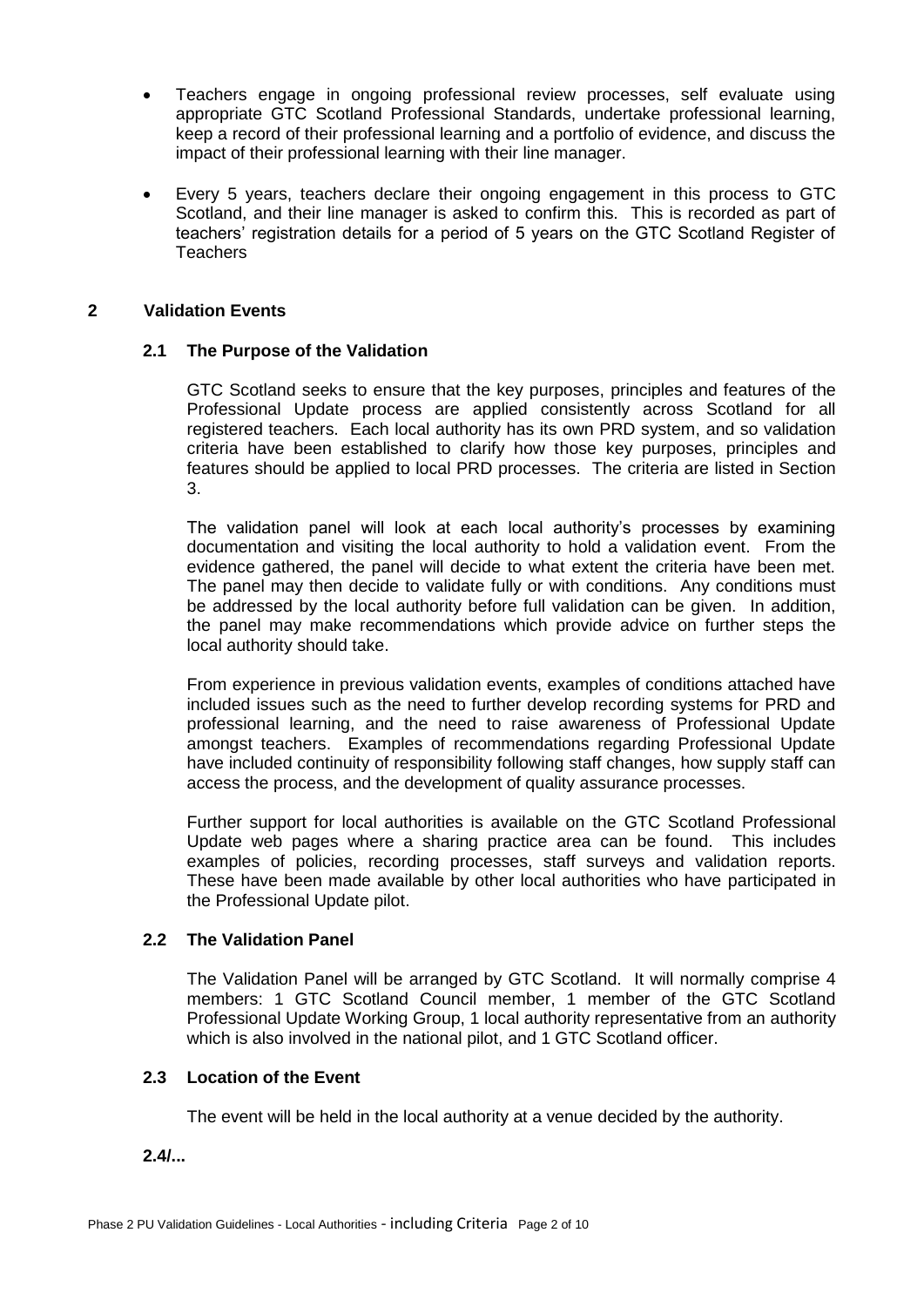# **2.4 The Programme for the Validation Event**

In advance of the event, panel members will have read any documentation sent to them by the local authority. The event itself will normally take a little more than half a day. Although it may vary according to local circumstances, a typical programme would be:

09:00 - 09.30 Private meeting of the panel 09.30 - 10.30 Meeting with local authority strategic staff 10.30 - 11.00 Panel discussion 11.00 - 11.45 Panel divides to meet focus groups 1 and 2 11.45 - 12.30 Panel meets focus groups 3 and 4 12.30 - 14.00 Panel discussion 14.00 - 14.30 Panel gives decision and verbal report to strategic staff

A written report from GTC Scotland will follow within a few weeks.

# **2.5 Focus Groups**

To gather as wide a range of opinion as possible, it is requested that 4 differently composed focus groups of 6 to 8 teachers are invited to meet with panel members:

Group 1 – unpromoted permanent teachers Group 2 – promoted permanent teachers Group 3 – supply, temporary and peripatetic teachers Group 4 – centrally-based staff who are registered teachers (e.g. QIOs, etc)

Other notes regarding focus groups:

- The groups do not necessarily need to be in this order
- The inclusion of some part-time teachers would be helpful where possible
- It is helpful to have as many schools represented as possible in the focus groups
- Having some LNCT members in focus groups would be helpful
- Issues of equality and inclusion should be considered when forming focus groups

Examples of focus group questions can found at Section 4.

# **2.6 Documentation in Advance of the Validation Event**

About 10 days prior to the event, the local authority is asked to send any relevant documentation to GTC Scotland for distribution to the panel. The documentation should include, where available:

- Policies on PRD / Professional Learning Programmes / Professional Update
- Staff guides to PRD / Professional Learning Programmes / Professional Update
- Recording materials for the process (or online links if the panel can access these)
- Statistics regarding the level of engagement in the PRD process in recent years
- Surveys of teachers regarding PRD / Professional Learning Programmes
- Where an authority is in the process of revising PRD / Professional Learning policies, both the previous and proposed sets of documentation should be submitted.

**3/...**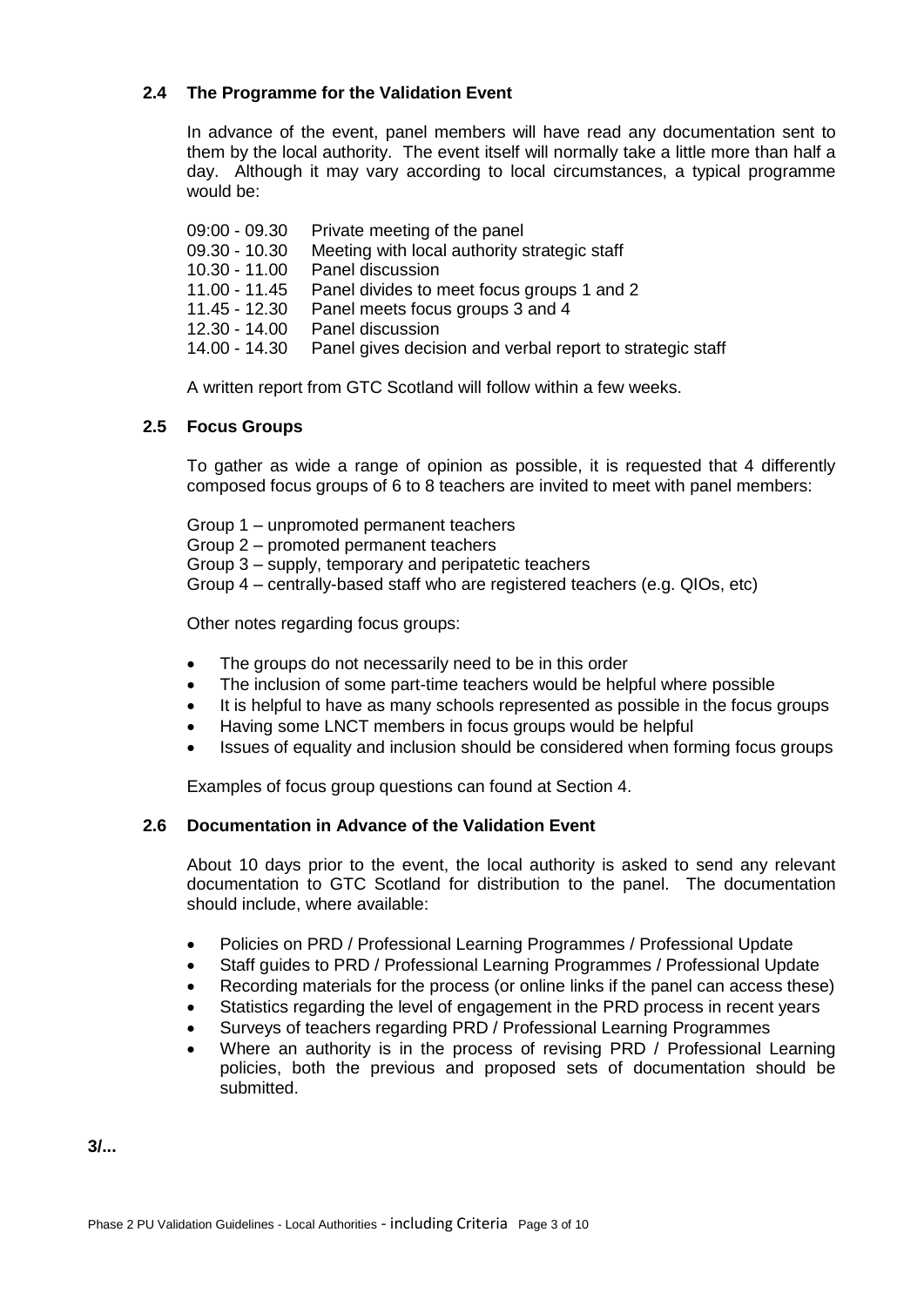# **3 Criteria for Discussion with Local Authority Strategic Staff**

The panel will seek evidence that the criteria listed below have been met. Some of the evidence may come from the documentation submitted in advance of the validation event and other evidence may be sought during meetings with local authority strategic staff and focus groups on the day of the event.

## **3.1 Partnership with Employees**

- 3.1.1 The local authority has engaged with employees in developing the Professional Update process.
- 3.1.2 The LNCT has discussed and endorsed the process.

# **3.2 The Key Purposes of Professional Update**

- 3.2.1 The process is likely to maintain and improve the quality of our teachers as outlined in the appropriate professional standard, and to enhance the impact that they have on pupils' learning.
- 3.2.2 The process is likely to support, maintain and enhance teachers' continued professionalism and the reputation of the teaching profession in Scotland.
- 3.2.3 There is a system of evaluating the impact of the process on teaching and learning.

# **3.3 Annual Update**

3.3.1 The process includes a procedure to ensure that teachers update their registration details annually with GTC Scotland. (Note – this can be done by registering for a My GTCS account at [http://www.gtcs.org.uk/mygtcs](http://www.gtcs.org.uk/mygtcs-application-form.aspx)[application-form.aspx\)](http://www.gtcs.org.uk/mygtcs-application-form.aspx)

## **3.4 Continued Engagement in PRD and Professional Learning**

- 3.4.1 The process is continuous rather than just an annual interview.
- 3.4.2 The process is based on support and challenge within an atmosphere of trust and collegiality.
- 3.4.3 Teachers take responsibility for their own development as lifelong learners.
- 3.4.4 Monitoring is in place to confirm that the 3 criteria above are reflected in practice.
- 3.4.5 Training is available for those carrying out reviews, with an emphasis on coaching and mentoring approaches.
- 3.4.6 Training is available for reviewees which emphasises the importance of preparing thoroughly for PRD reviews as the foundation for their professional learning and career development. Teachers have the opportunity for continuing engagement in PRD and general professional development at individual, establishment and local authority level.
- 3.4.7 Local authority PRD guidelines are shared with all teachers.

 $3.4.8/...$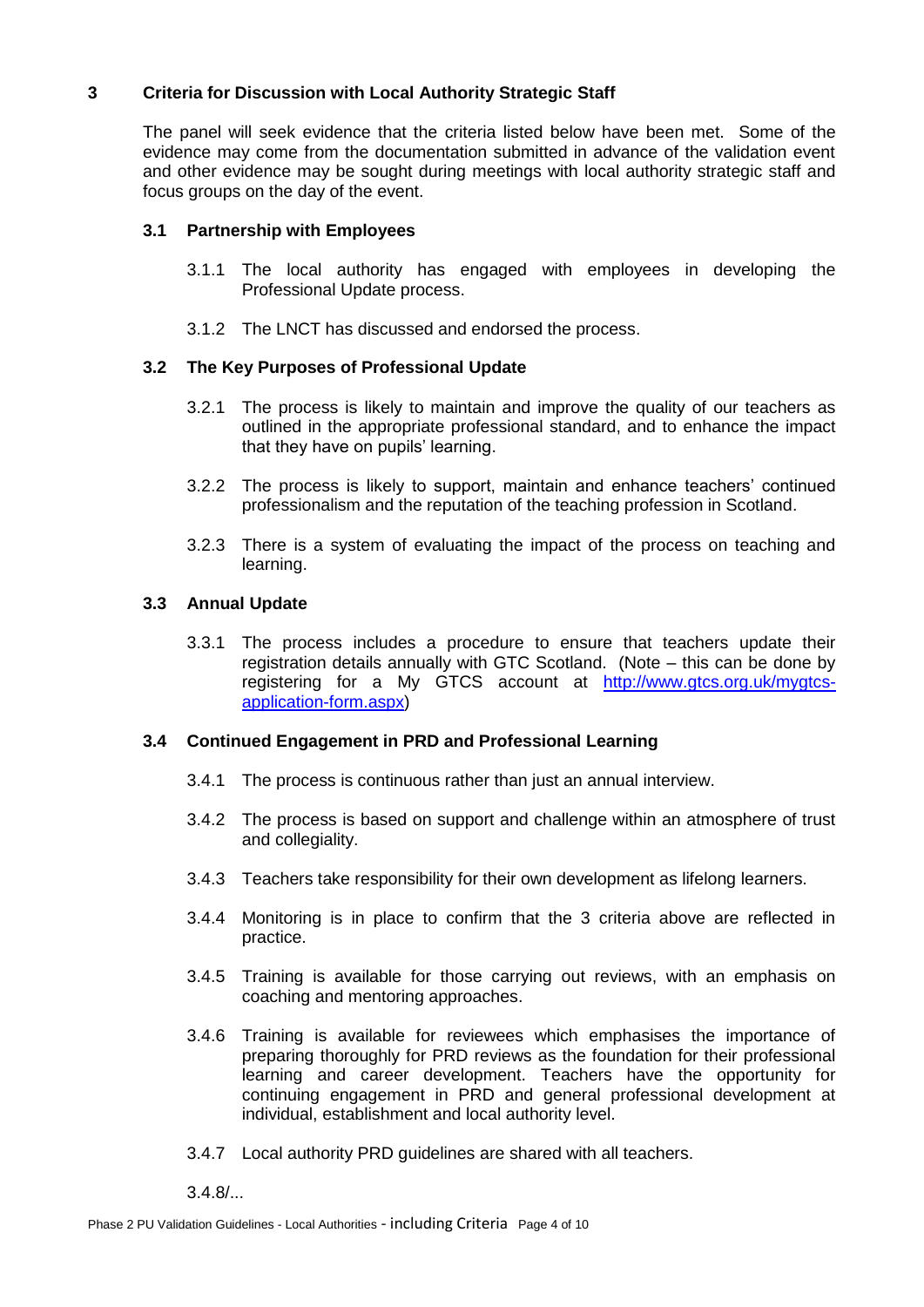- 3.4.8 Teachers record and evidence their PRD and professional learning activities.
- 3.4.9 Teachers have opportunities to engage in on-going self-evaluation, using the relevant GTC Scotland Professional Standard.
- 3.4.10 There is an emphasis on the importance of professional learning opportunities which are relevant to a teacher's identified needs.
- 3.4.11 Supply teachers have access to the PRD process, including opportunities to participate in appropriate professional learning.

#### **3.5 Five yearly Professional Update**

- 3.5.1 Completion of the five yearly Professional Update is the responsibility of the individual teacher.
- 3.5.2 The line manager has responsibility for signing off the individual teacher's Professional Update.
- 3.5.3 Additional information and training is available for the teachers who will complete the pilot Professional Update sign off.
- 3.5.4 All teachers are provided with guidelines on the completion of the Professional Update process
- 3.5.5 Line managers are given guidance to enable them to confidently sign off a teacher's Professional Update.
- 3.5.6 Line managers are aware that competence procedures are not part of the Professional Update process.
- 3.5.7 Line managers are aware that there is a need to discuss potential issues *regarding the Professional Update process* with teachers early in the cycle.

#### **3.6 Appeals Process**

- 3.6.1 There is an appeals process as part of Professional Update / PRD
- 3.6.2 The appeals process is consistent with existing complaints and grievance procedures.
- 3.6.3 Information on the appeals process is shared with all teachers.

## **4 Possible Questions for Focus Groups**

The questions below give an indication of the kinds of issues that may be raised with focus groups, but the exact nature of the discussion will vary according to local circumstances.

- How has information on Professional Update been distributed to you and your colleagues?
- To what extent is training provided within your authority for those carrying out reviews and those participating in PRD?
- What/...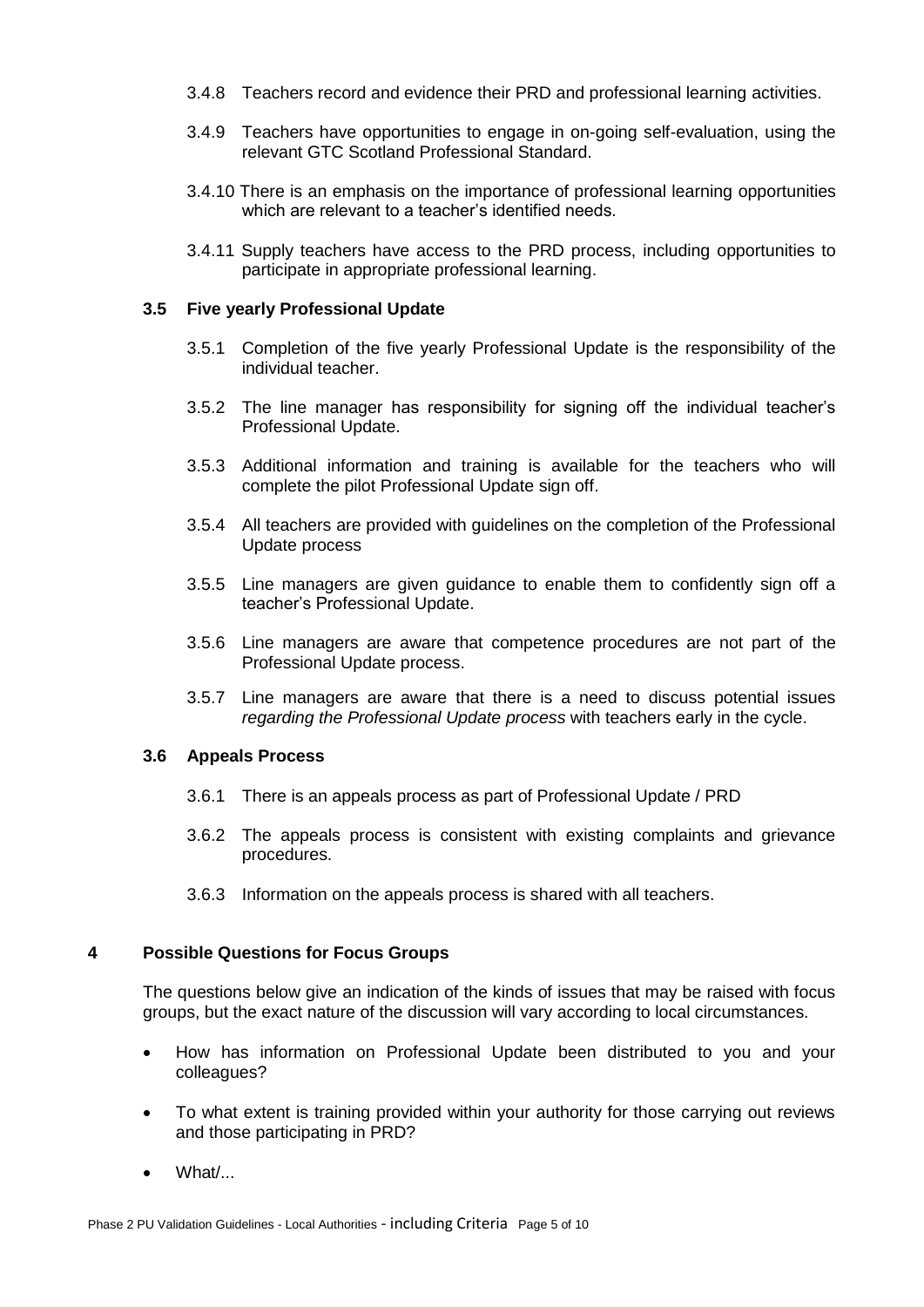- What types of professional learning opportunities do you engage in? How do these address your individual requirements?
- How do you record and evidence your professional learning activities?
- How do you evaluate the impact of your professional learning on the quality of teaching and learning?
- To what extent do teachers really engage in the self evaluation process?
- Is there any additional information that would be helpful to you during the Professional Update pilot and if so what would you be looking for?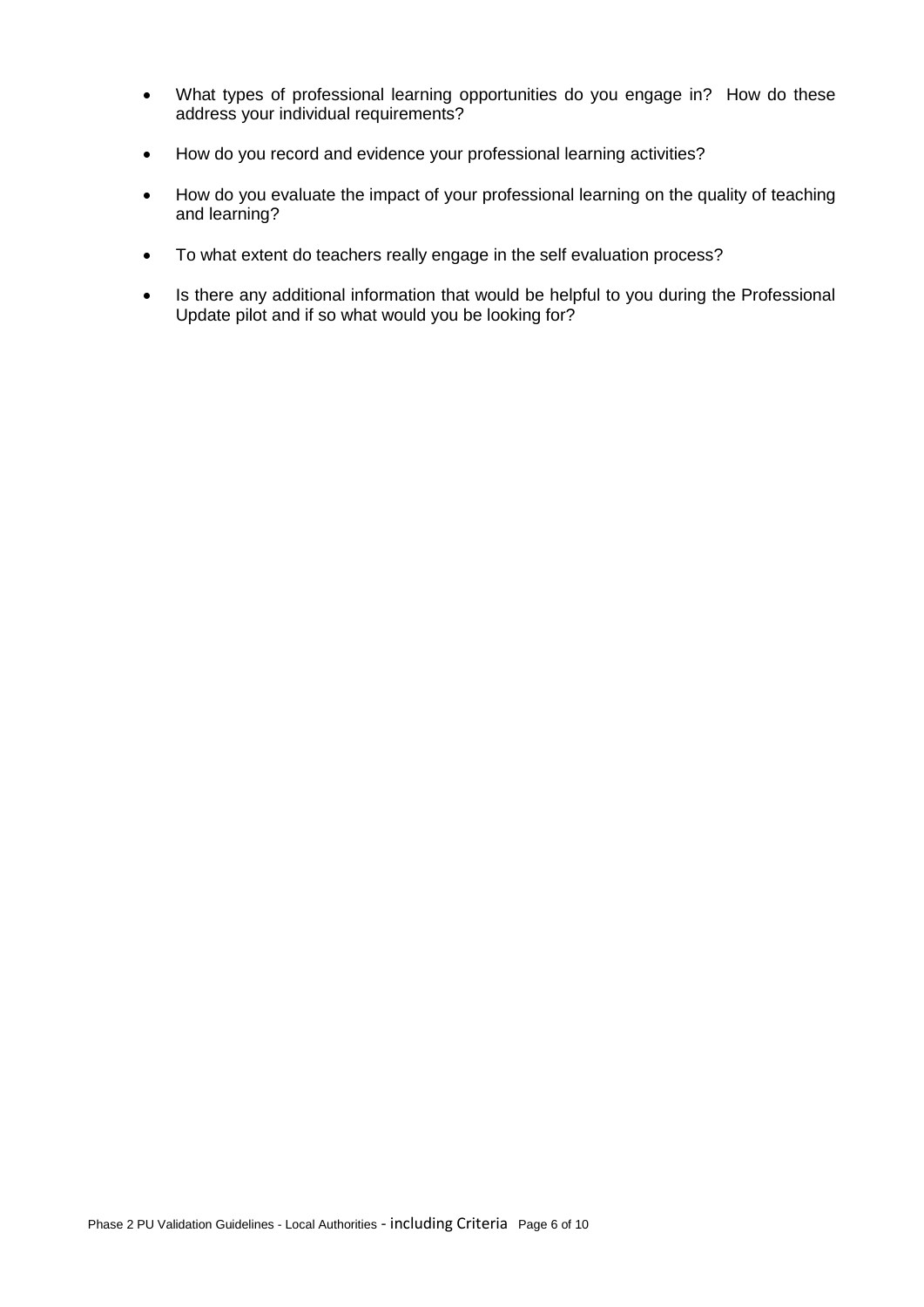# **Validation Criteria for Discussion with Local Authorities**

**GTC Scotland: Professional Update**

| 3.1   | <b>Partnership with Employees</b>                                                                                                                                                                                                                               | <b>Notes</b> |  |
|-------|-----------------------------------------------------------------------------------------------------------------------------------------------------------------------------------------------------------------------------------------------------------------|--------------|--|
| 3.1.1 | The local authority has engaged with employees in<br>developing the Professional Update process.                                                                                                                                                                |              |  |
| 3.1.2 | The LNCT has discussed and endorsed the process.                                                                                                                                                                                                                |              |  |
|       |                                                                                                                                                                                                                                                                 |              |  |
| 3.2   | The Key Purposes of Professional Update                                                                                                                                                                                                                         |              |  |
| 3.2.1 | The process is likely to maintain and improve the quality of<br>our teachers as outlined in the appropriate professional<br>standard, and to enhance the impact that they have on pupils'<br>learning.                                                          |              |  |
| 3.2.2 | The process is likely to support, maintain and enhance<br>teachers' continued professionalism and the reputation of the<br>teaching profession in Scotland.                                                                                                     |              |  |
| 3.2.3 | There is a system of evaluating the impact of the process on<br>teaching and learning.                                                                                                                                                                          |              |  |
|       |                                                                                                                                                                                                                                                                 |              |  |
| 3.3   | <b>Annual Update</b>                                                                                                                                                                                                                                            |              |  |
| 3.3.1 | The process includes a procedure to ensure that teachers<br>update their registration details annually with GTC Scotland.<br>(Note – this can be done by registering for a My GTCS<br>http://www.gtcs.org.uk/mygtcs-application-<br>account<br>at<br>form.aspx) |              |  |
|       |                                                                                                                                                                                                                                                                 |              |  |

Phase 2 PU Validation Guidelines - Local Authorities - including Criteria Page 7 of 10

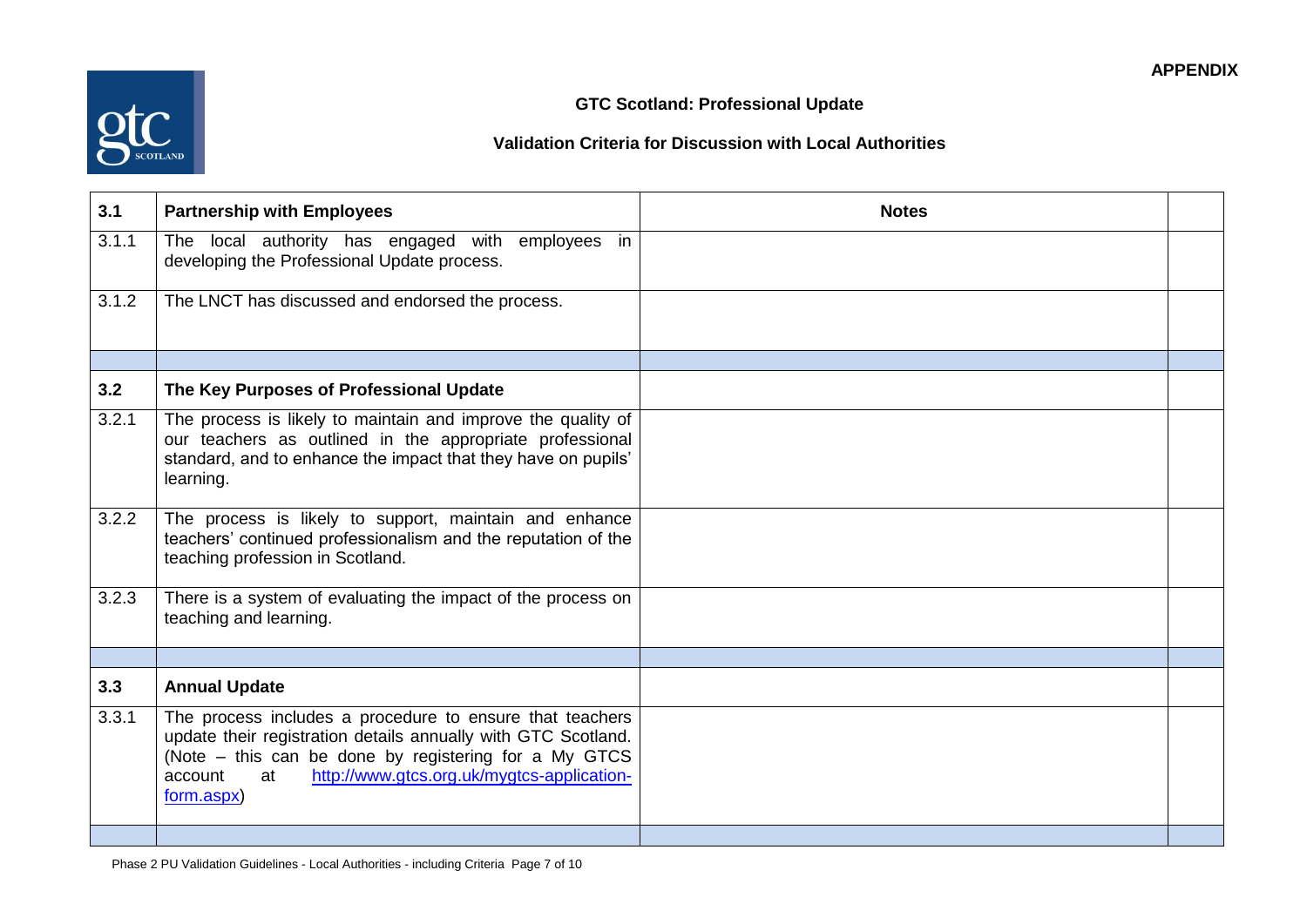| 3.4    | Continued Engagement in PRD and Professional<br>Learning                                                                                                                                                                                                                                                                                                         |  |
|--------|------------------------------------------------------------------------------------------------------------------------------------------------------------------------------------------------------------------------------------------------------------------------------------------------------------------------------------------------------------------|--|
| 3.4.1  | The process is continuous rather than just an annual<br>interview.                                                                                                                                                                                                                                                                                               |  |
| 3.4.2  | The process is based on support and challenge within an<br>atmosphere of trust and collegiality.                                                                                                                                                                                                                                                                 |  |
| 3.4.3  | Teachers take responsibility for their own development as<br>lifelong learners.                                                                                                                                                                                                                                                                                  |  |
| 3.4.4  | Monitoring is in place to confirm that the 3 criteria above are<br>reflected in practice.                                                                                                                                                                                                                                                                        |  |
| 3.4.5  | Training is available for those carrying out reviews, with an<br>emphasis on coaching and mentoring approaches.                                                                                                                                                                                                                                                  |  |
| 3.4.6  | Training is available for reviewees which emphasises the<br>importance of preparing thoroughly for PRD reviews as the<br>foundation for their professional learning and career<br>development. Teachers have the opportunity for continuing<br>engagement in PRD and general professional development at<br>individual, establishment and local authority level. |  |
| 3.4.7  | Local authority PRD guidelines are shared with all teachers.                                                                                                                                                                                                                                                                                                     |  |
| 3.4.8  | Teachers record and evidence their PRD and professional<br>learning activities.                                                                                                                                                                                                                                                                                  |  |
| 3.4.9  | Teachers have opportunities to engage in on-going self-<br>evaluation, using the relevant GTC Scotland Professional<br>Standard(s).                                                                                                                                                                                                                              |  |
| 3.4.10 | There is an emphasis on the importance of professional<br>learning opportunities which are relevant to a teacher's<br>identified needs.                                                                                                                                                                                                                          |  |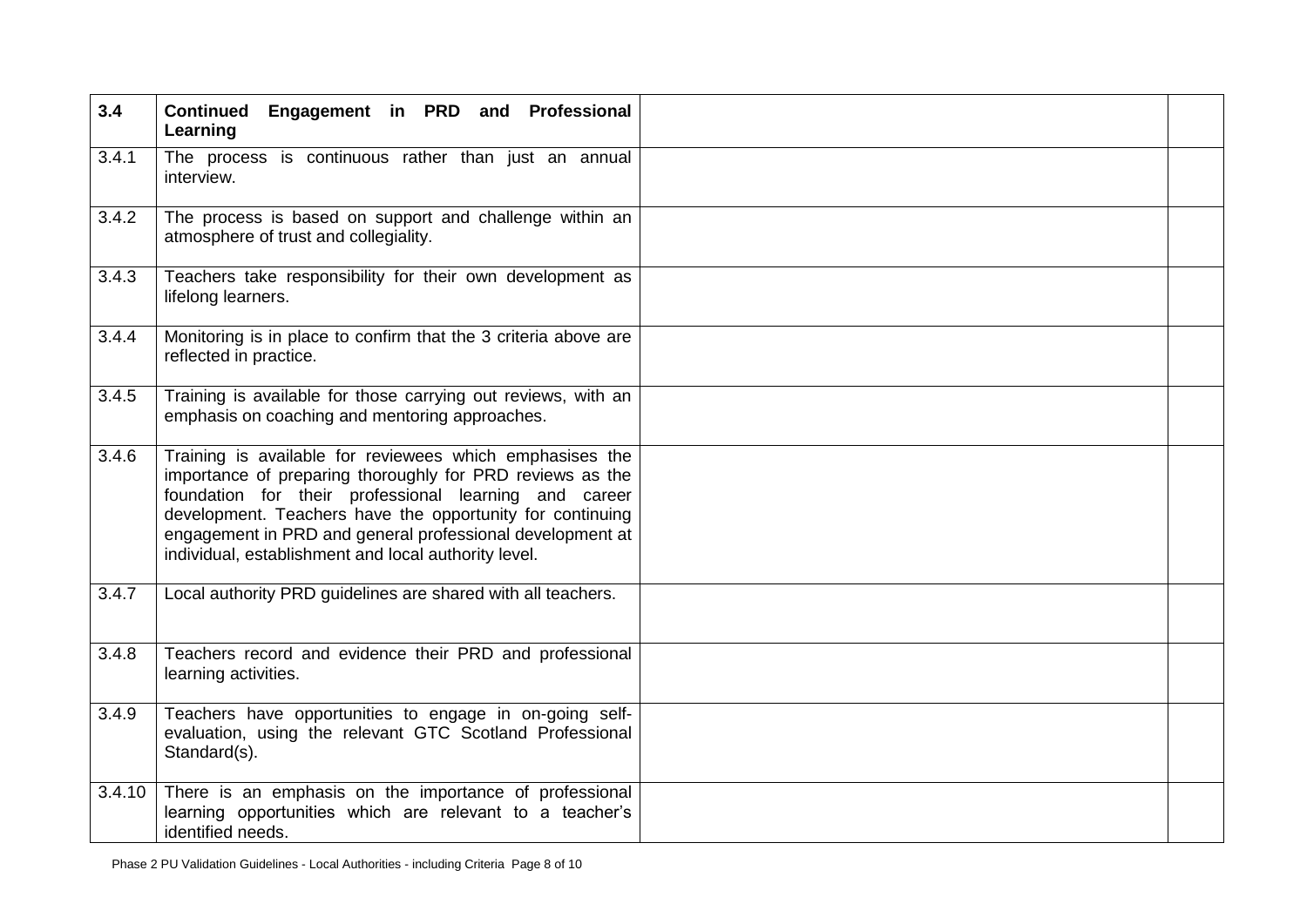| 3.4.11 | Supply teachers have access to the PRD process, including<br>opportunities to participate in appropriate professional<br>learning.                         |  |
|--------|------------------------------------------------------------------------------------------------------------------------------------------------------------|--|
|        |                                                                                                                                                            |  |
| 3.5    | <b>Five yearly Professional Update</b>                                                                                                                     |  |
| 3.5.1  | Completion of the five yearly Professional Update is the<br>responsibility of the individual teacher.                                                      |  |
| 3.5.2  | The line manager has responsibility for signing off the<br>individual teacher's Professional Update.                                                       |  |
| 3.5.3  | Additional information and training is available for the<br>teachers who will complete the pilot Professional Update sign<br>off.                          |  |
| 3.5.4  | All teachers are provided with guidelines on the completion of<br>the Professional Update process.                                                         |  |
| 3.5.5  | Line managers are given guidance to enable them to<br>confidently sign off a teacher's Professional Update.                                                |  |
| 3.5.6  | Line managers are aware that competence procedures are<br>not part of the Professional Update process.                                                     |  |
| 3.5.7  | Line managers are aware that there is a need to discuss<br>potential issues regarding the Professional Update process<br>with teachers early in the cycle. |  |
|        |                                                                                                                                                            |  |
| 3.6    | <b>Appeals Process</b>                                                                                                                                     |  |
| 3.6.1  | There is an appeals process as part of Professional Update /<br>PRD.                                                                                       |  |